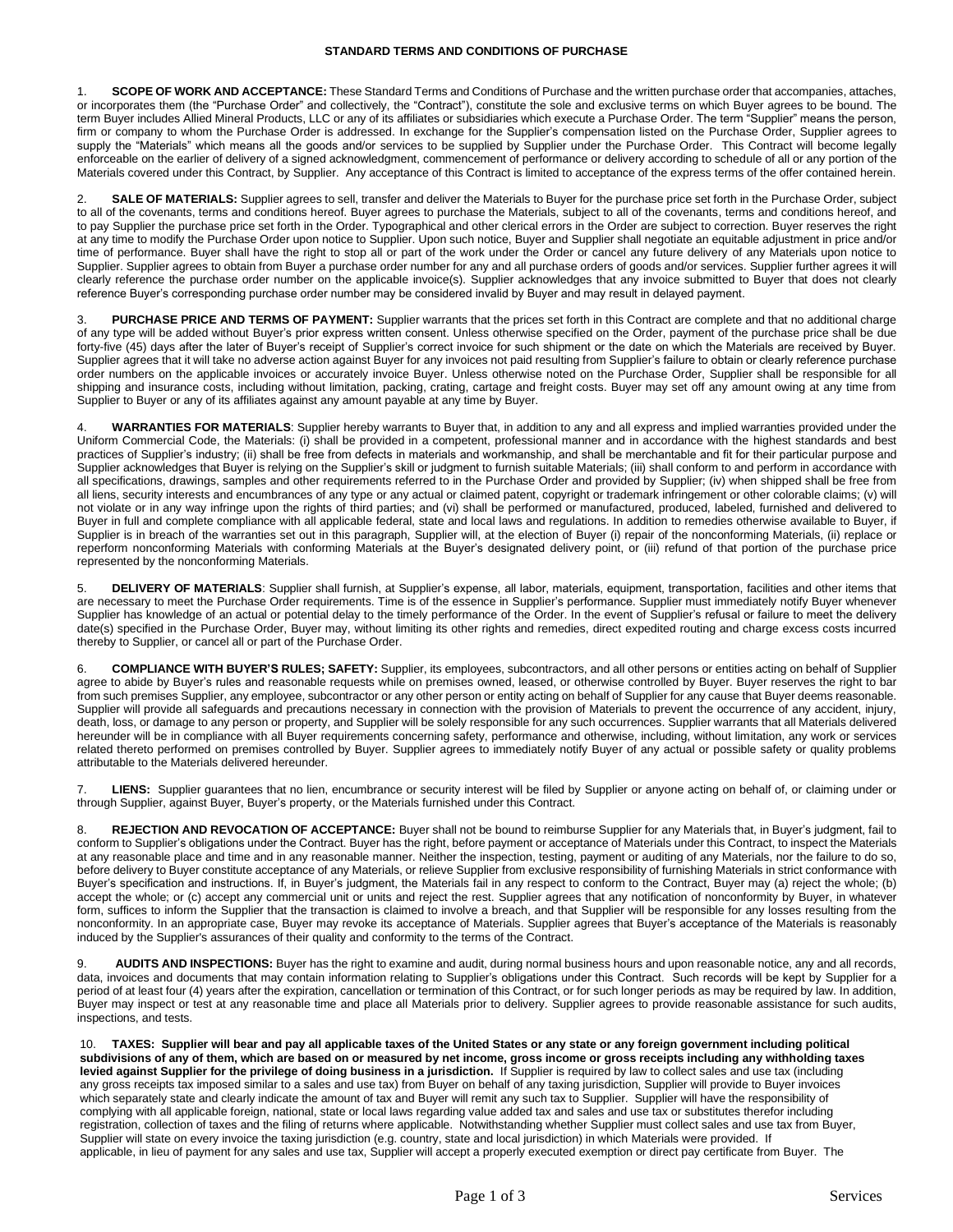determination of whether an exemption or direct pay certificate will be submitted to Supplier in lieu of payment for any sales and use tax will be made by Buyer on a location by location basis. With the exception of sales and use tax as described above, all other taxes, however denominated or measured, imposed upon the Supplier, or the price or compensation under this Contract, or upon the Materials provided hereunder, will be the responsibility and liability of Supplier.

11. **CONFIDENTIALITY:** During the term of this Contract and for five years after its cancellation, termination or expiration, Supplier shall not make use of Buyer's Confidential Information (as hereinafter defined) for purposes other than the fulfillment of the obligations under this Contract, or disclose to any person or entity, other than those of its employees who have a need to know, any Confidential Information, whether written or oral, which the Supplier obtains from Buyer or otherwise discovers in the performance of this Contract. "Confidential Information," as used in this Contract, will mean all information relating to Buyer's business which is not generally available to the public. Confidential Information includes information that Supplier possesses that predates this Contract. The foregoing provisions of this paragraph shall not apply to any information that is: (a) rightfully known to Supplier prior to disclosure by Buyer; or (b) rightfully obtained by Supplier from any third party; or (c) made available by Buyer to the public without restrictions; or (d) disclosed by Supplier with prior written permission of Buyer; or (e) independently developed or learned by Supplier through legitimate means; or (f) disclosed by Buyer to a third party without a duty of confidentiality on the third party; or (g) disclosed pursuant to any applicable laws, regulations, or order of a court of competent jurisdiction. Supplier will provide reasonable prior written notice to Buyer if it is required to disclose any of Buyer's Confidential Information under operation of law. Buyer expressly reserves the right to disclose any of the terms of this Contract, including but not limited to pricing, to third parties.

12. **LIMITATION ON USE OF PAYMENT:** Supplier shall not offer or use, directly or indirectly, any money, property or anything of value received by Supplier under or pursuant to this Contract to influence improperly or unlawfully any decision, judgment, action or inaction of: any official, employee or representative of any government or agency or instrumentality thereof, or of any government owned or partially government owned entity, or any other person or entity, in connection with or relating to the subject matter of this Contract or any supplement or amendment hereto. No payment shall be made nor shall any transaction be entered into in connection with this Contract that is illegal, improper or intended to unduly or improperly influence any third party, including without limitation, by means of extortion, kickback or bribery. If Supplier breaches the terms of this provision, Buyer may immediately terminate this Contract without any liability.

13*.* **INTELLECTUAL PROPERTY:** In the event the Contract relates to consulting services, the Supplier shall be considered a consultant and every work or idea created or acquired by or on behalf of the Supplier for Buyer (past and future) shall be considered a "work made for hire" on behalf of the Buyer. It is the intent of the parties that Buyer shall have unrestricted ownership in and to all such works and to any derivative works, without further compensation of any kind to the Supplier. To the extent that the law would fail to automatically vest in Buyer the full unrestricted ownership of all such works under "work for hire" treatment or similar concepts, the Supplier hereby assigns to Buyer the copyright and any and all other rights in and to every such work including any derivatives, and the Supplier waives any claim of moral right that it may have in or in connection with such work. Supplier may not use Buyer's name and/or logo in any manner, other than as may be identified in this Contract, without first obtaining written permission from Buyer.

14. **INDEMNIFICATION:** Supplier will indemnify, defend, and hold harmless Buyer, its directors, officers, employees, agents, representatives, successors, assigns, and customers ("Indemnitees") from and against all liabilities, expenses, suits, claims, actions, demands, judgments, settlements, costs, losses, fines and penalties, including but not limited to attorney fees, costs and expenses of litigation ("Claims"), that arise out of or are related to: (i) the Materials, defective Materials or their manufacture, delivery, use or misuse; (ii) the performance of this Contract; or (iii) breach of any of the provisions of this Contract, whether Claims are caused in whole or in part by any negligence or any act or omission of Supplier, its directors, officers, employees, subcontractors, agents, representatives, successors, or assigns, and regardless of whether or not such negligence or acts or omissions were caused in part by the Indemnitees. Supplier hereby expressly agrees to waive any provision of any workers' compensation act, disability or other employee benefits laws, or any similar laws granting Supplier rights and immunities as an employer, and expressly agrees to indemnify, defend, and hold harmless the Indemnitees against all Claims brought by the workers, servants, agents, or employees of Supplier encompassed by this Indemnification paragraph 14. Among other such laws, Supplier expressly waives application of Section 303(b) of the Pennsylvania Workers' Compensation Act, and Section 35, Article II of the Ohio Constitution and Ohio Revised Code Section 4123.74, as each may be amended or revised from time to time.

15**. INSURANCE:** Supplier agrees: (i) to maintain in full force and effect casualty, property, and other lines of insurance of the types, on the terms and in the amounts commensurate with its business and risks associated therewith ("Insurance") and to comply with applicable workers compensation insurance laws regarding insurance or qualification as a self-insurer; (ii) to the extent permitted by law, to waive rights of subrogation and contribution against Buyer, including Buyer as an additional insured, under policies of Insurance; (iii) to ensure that Buyer is made an additional insured on policies of Insurance under terms of coverage customary to the risk of loss to which Buyer is exposed and that the limits of Insurance to which Buyer is entitled as an additional insured are no less than the amount of total limits of Insurance applicable to Supplier under all of the policies of Insurance; (iv) to ensure that the policies of Insurance are stated to be specifically primary to any of Buyer's insurance policies, which policies shall be, in all respects, excess to Supplier's policies of Insurance; (v) to be solely responsible for any deductibles, self-insured retentions, or other form of self-insurance under the policies of Insurance; (vi) upon Buyer's request, to timely provide written certification, reasonably acceptable to Buyer, certifying the material terms of the policies of Insurance.

16**. FORCE MAJEURE:** Neither party will be in default for any delay or failure to perform its obligations under this Contract if caused by an extraordinary, unforeseen supervening circumstance not within the contemplation of the parties at the time of contracting and beyond the reasonable control of the party affected. The parties agree that there is no agreed source of supply for Supplier to fulfill its obligations under this Contract. The party affected by an event under this paragraph shall furnish prompt written notice of any delays or non-performances (including its anticipated duration) after becoming aware that it has occurred or likely will occur. If Supplier is unable to perform for any reason, Buyer may obtain the Services and purchase the Goods from other sources and reduce its obligations owing to Supplier accordingly without liability to Supplier. Within three business days after written request by the other party, the non-performing party will provide adequate assurances that the non-performance will not exceed 30 days. If the non-performing party does not provide those assurances, or if the non-performance exceeds 30 days, the other party may terminate the Contract by notice given to the non-performing party before performance resumes.

17. **INDEPENDENT CONTRACTOR/SUBCONTRACTS:** Supplier is and will remain an independent Supplier of Buyer. No employee, agent, or representative of Supplier or its subcontractors will be deemed to be an employee of Buyer. Supplier must obtain Buyer's written permission before subcontracting any portion of this Contract. Except for the insurance requirements in this Contract, all subcontracts and orders thereunder will require that the subcontractor or materialman be bound by and subject to the terms and conditions of the Contract. No subcontract or order will relieve Supplier from its obligations to Buyer, including, but not limited to Supplier's insurance and indemnification obligations. No subcontract or order will bind Buyer.

18. **CHANGES:** This Contract may not be modified except by a writing signed by the parties. The Supplier's compensation shall not exceed the maximum set forth in the Purchase Order without a writing expressly authorizing the increase signed by Buyer. Supplier agrees it shall have no right to seek additional sums based on quantum meruit, promissory estoppel, or any other theory of law, regardless of the work it performs related to this Contract.

19. **MERGER AND MODIFICATION:** This Contract is intended to be the complete, exclusive, and fully integrated statement of the parties' agreement regarding the Materials. As such, it is the sole repository of the parties' agreement, and they are not bound by any other agreements, promises, or representations of whatsoever kind or nature. The parties also intend that this complete, exclusive and fully integrated statement of their agreement may not be supplemented or explained (interpreted) by any evidence of trade usage or course of dealing. This Contract may not be modified except by a writing signed by the parties. Regardless of the work performed by Supplier, the Supplier's compensation shall not exceed the maximum set forth in the Purchase Order without a writing expressly authorizing the increase signed by Buyer.

20**. ANTI-WAIVER:** No term or provision of this Contract shall be deemed waived, and no breach excused, unless such waiver or consent is in writing and signed by the party claimed to have provided such waiver or consent. No waiver of any right shall constitute a waiver of any other right, whether of a similar nature or otherwise.